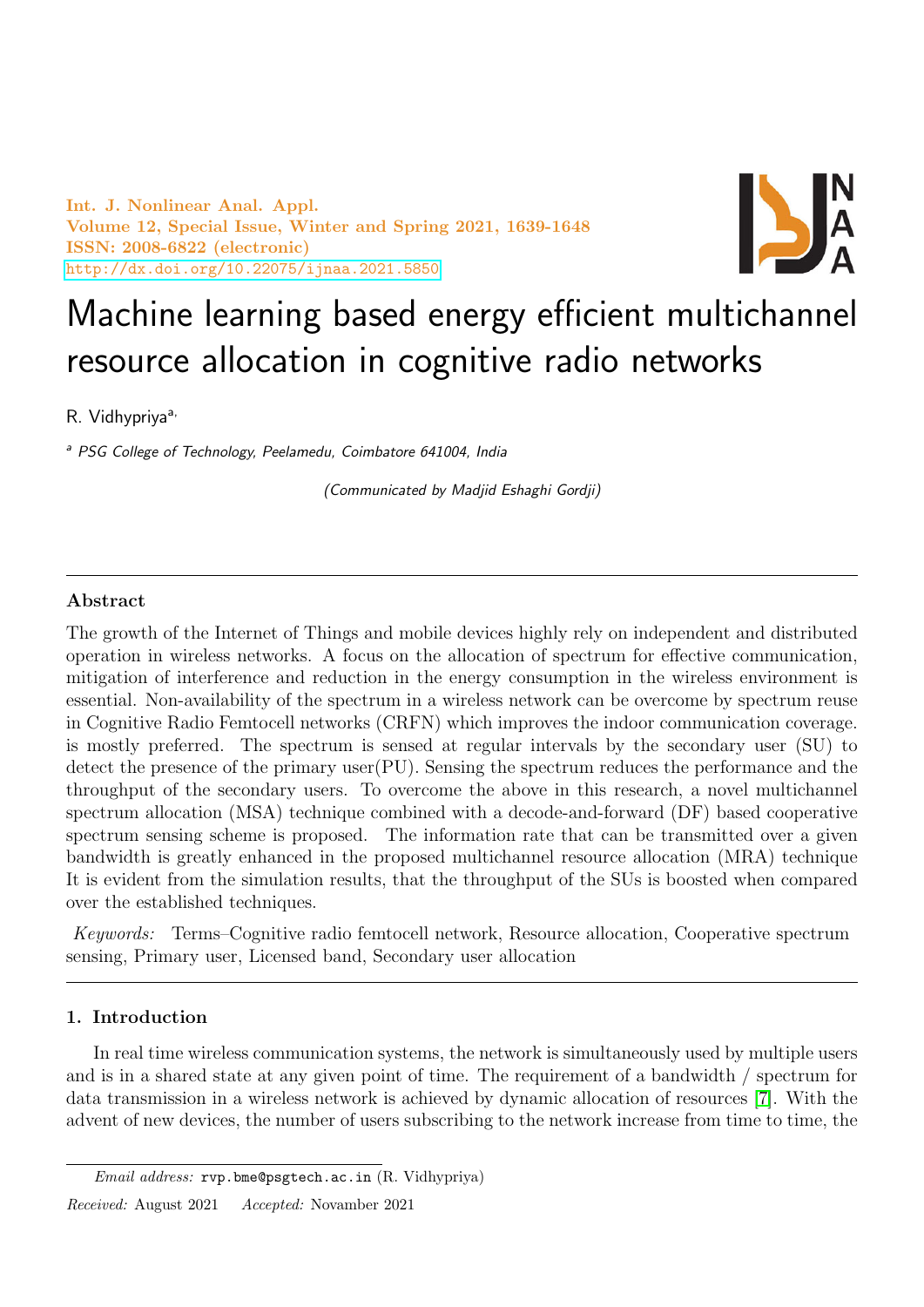need of radio spectrum is continuously in demand. Rather than increasing the number of macro cells, introducing femtocells in the traditional network will support in increasing the network capacity [\[4\]](#page-9-1). The unlicensed users defined as Secondary users (SU), operate in fallow licensed spectrum bands without interfering with the Primary / licensed Users (PU), by sharing the spectrum. Primary Users are given more priority to use the spectrum compared to that of the Secondary Users in such a shared network. The dynamic spectrum allocation approach enables the Cognitive Radio Femtocell Network to serve both the Primary and Secondary users.The secondary users have to continuously monitor the spectrum to identify the absence of any primary users so as to transmit the data to other secondary receivers. The DF approach is utilized to ensure that there is no interference to the PU [\[9\]](#page-9-2).

The most important aspect of cognitive radio is spectrum sensing, which involves monitoring the frequency spectrum for empty bands. Spectrum sensing can be accomplished using a variety of methods, such as an energy detector or a matching filter. Only at larger signal to noise ratio (SNR) values can the energy detector function well, but the complexity of matched filters is very high. [\[12\]](#page-9-3).

Due to these limits, the multichannel access technique was developed, which works better under low SNR conditions and has a lower complexity than the traditional algorithm. matched filter. Sensing throughput trade-off is experienced, with the enhancement in sensing reliability which causes a reduction in total throughput. Increase in throughput can be achieved by varying the sensing period interval [\[11\]](#page-9-4).In this research a cooperative cognitive radio environment is adopted as it provides higher spectrum sensing capacity and also to exploit the spatial diversity present in the wireless channel. The cooperative environment comprises of a centralized Fusion Centre (FC). The FC is synchronized with multiple secondary users, so as to enable the SUs to report thediagnosed sensing results to the FC at regular intervals [\[2\]](#page-9-5). FC identifies the presence of the PU based on the sensing data, and broadcasts this information to all the nodes.

Often, all SUs are required to sense the spectrum band and report the local sensing information to the FC during every slot period [\[5\]](#page-9-6). SUs spend a considerable amount of energy every time to sense the channel which decreases the performance and also the of total throughput of SUs is reduced. Thus it becomes imperative to consider the energy of the SUs.To warrant energy-saving for sensing operation as well as to improve the total throughput, a minimal number of SUs have to be identified and deployed.

In the proposed system, a multi-channel resource allocation scheme which enhances the total throughput of SUs and has better target detection performance is implemented. The enhancement in the total throughput of SUs is achieved based on the design of the time and energy spent in cooperative sensing.The energy required to operate the devices is more in wireless networks. As the blockage in the battery capacity still persists, optimization of battery power is another important concern that is addressed in this paper. The DF (decode and forward) methodology is utilized to reduce the interference, as interference is the major factor that reduces battery capacity of the devices.

This paper is organized as follows. In Section [2,](#page-1-0) presents a detailed overview of the related work, Section [3](#page-2-0) elaborates on the system model. In Section [4](#page-4-0) details the proposed work, with a brief discussion of the results in Section [5.](#page-6-0) And the conclusion is presented in Section [6.](#page-6-1)

## <span id="page-1-0"></span>2. Related work

The authors Rosouli et al [\[10\]](#page-9-7) perform an improvement in throughput by optimizing sub-carrier pairing and power distribution. The concept of queueing was implemented at the SUs for the transmission of the data packets by the authors Wu and Min G [\[13\]](#page-9-8). Transmission of data using multiple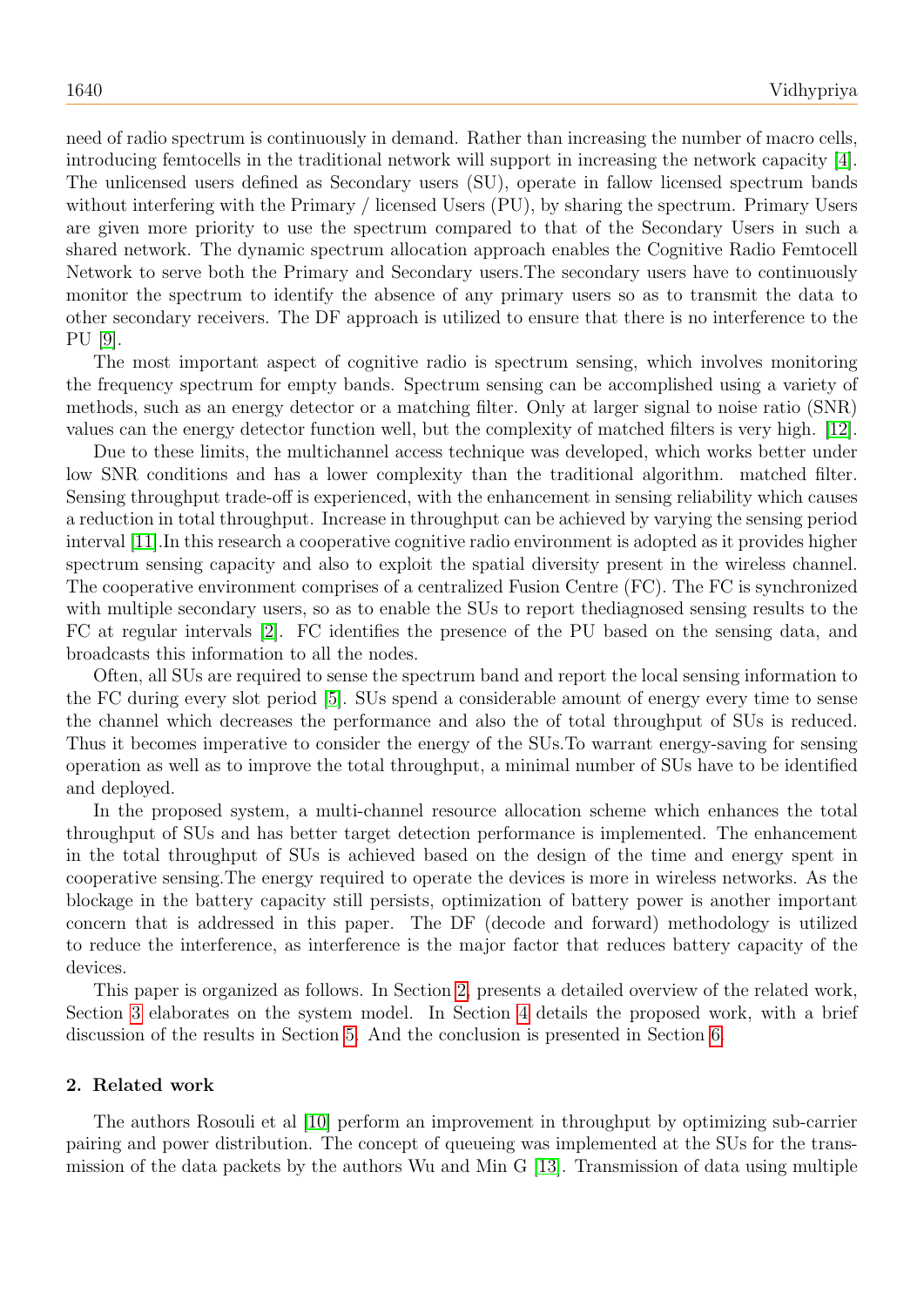paths with a path selection mechanism using DF method was implemented by Bhatnagar [\[3\]](#page-9-9). Ian F. Akyildiz, Brandon F. Lo, Ravikumar Balakrishnan [\[1\]](#page-9-10) in their work presented a technique which detects the spectrum for data transmission efficiently and also safeguards the licensed users from harmful interference. The efficiency of detection is impaired with multipath fading, shadowing and receiver uncertainty issues. CSS has been found as an effective technique for mitigating the impact of these issues. While augmenting the detection performance, CSS can bring about a cooperation overhead. The overhead refers to any additional sensing time, delay, performance degradation. These overhead are the drawbacks in this system.Zhuo Li, Song Guo,DezeZeng, Ahmed Barnawi and Ivan Stojmenovic [\[8\]](#page-9-11) proposed a joint resource allocation in multicell networks. A joint optimization across power control, channel allocation anduser association is considered. The optimization goal is to enhance the minimal throughput of cells. A simulated annealing based algorithm is used for solving user association and channel allocation problem. Branch and Bound algorithm is used for solving power control. The expected goal and efficiency has not been obtained.

Ghurumuruhan Ganesan and Ye Geoffrey Li [\[6\]](#page-9-12) proposed a system with Cooperative Spectrum Sensing in Cognitive Radio Networks. This scheme utilizes the benefit of cooperation from the used spectrum sensing for obtaining improved detection time and increasing agility. The location of the primary transmitter is assumed in such a system. If the location of the primary transmitter is unknown, the benefit of cooperation cannot be utilized. This is the pitfall in such a system.

#### <span id="page-2-0"></span>3. System model

A Cognitive Radio Femtocell network with a single PU node and multiple SU nodes are considered. The network is assumed to have a FC to identify whether the spectrum is in use by a PU or not. The nodes operate in half duplex mode with the DF scheme.

The SNR value is compared and if it found to be greater than the threshold value, the node is permitted to decode the received information.

The two dimensional CRFN with a PU is placed at the middle of F, denoted by  $k_c$  and N SUs are randomly located at  $\{K_r \in F\}_{r=1}^N$ . The complete frame design comprising of an initial sub-frame and M consecutive sub-frames for the sensing and broadcasting overhead [\[3\]](#page-9-9) as represented in Fig. [1.](#page-7-0)

The network coherence time between PU and SUs is used to calculate the number of sub-frames M+1. At the initial sub-frame, the proposed joint RA approach is acknowledged. This is maintained for M sub-frames in a row. FC receives local sensing information from SUs in each sub-frame and makes an overall conclusion about the condition of the spectrum band, whether PU is present or not. SUs begin their own data transmissions to their secondary receivers, based on the ultimate decision of the SUs. vacancy by FC. The transmission of data by one SU is interfered by other SUs in such a system.

The discrete-time observation vector of the r-th SU is indicated by  $x_r = [x_{r,1}, x_{r,2}, \ldots, x_{r,D}]$ , where

$$
\mathcal{H}_0: x_{r,n} = v_{r,n} \tag{1}
$$

when the spectrum band is not presently being used by PU,

$$
\mathcal{H}_1: x_{r,n} = g_r f_n + v_{r,n} \tag{2}
$$

and when the spectrum band is presently being used by PU at the  $n$ -th time instant observation, and the positive integer D is the view size. Inequations (1) and (2),  $v_{r,n}$  is denoted as an independent and identically distributed complex additive Gaussian noise with zero mean and variance  $\sigma_v^2 g_r$  is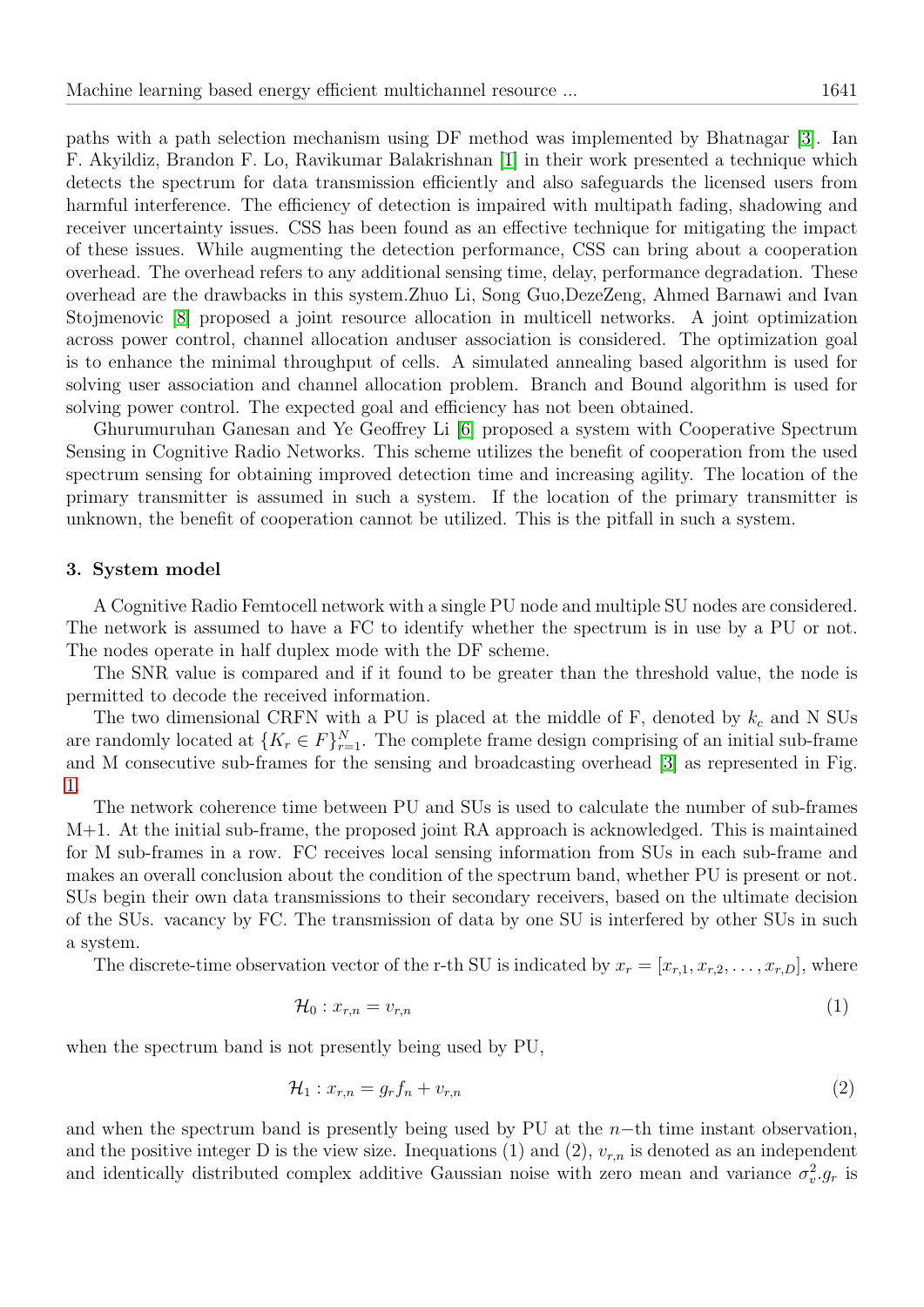denoted as a complex channel between PU and r-th SU and  $f_n$  is denoted as a transmitted complex signal of the PU. Assume that, each SU uses the energy detector, thenthe representation of the local test statistics of the r-th SU is given by

$$
T(x_r) = \sum_{n=1}^{D} |x_{r,n}|^2
$$
\n(3)

Assuming independent and identically distributed noise,  $\chi^2(D)$  as the central chi-square distribution under  $\mathcal{H}_0$  and  $\chi^2(D, \eta_r)$  under  $\mathcal{H}_1$  as the non-central chi-square distribution are followed by the local test statistics  $T(x_r)$ , where  $\eta_r$  is calculated as  $b_0\|k_c - k_r\|^{-\alpha}$  with path gain at the unit distance  $b_0$ and path-loss exponent  $\alpha$ . The complex channel  $g_r$  is formed as an independent but not identically distributed channelin which SUs may experience a type of path loss or fading situations. Rayleigh fading with probability density function is represented as

$$
f_{gr}(t) = \frac{t}{\eta_r} e^{-\frac{t^2}{2\eta_r}}, t \ge 0
$$
\n
$$
\tag{4}
$$

Representing the general test statistic produced at  $FC$  by  $T(Z)$ , where  $Z = [z_1, z_2, \ldots, z_D]$  and the pre-determined decisionthreshold by  $\lambda$ , the spectrum sensing with detection performance is generally calculated by two indices: detection probability  $P_d$  and false alarm probability  $P_f$  are defined as follows

$$
P_d = P_r\{T(Z) > \lambda | \mathcal{H}_1\} \text{ and}
$$
  
\n
$$
P_f = P_r\{T(Z) > \lambda | \mathcal{H}_0\}
$$
\n(5)

respectively. The upper bound of the spectral efficiency is determined as  $P_f$ , where minimum spectrum utilization is resulted by  $P_f$ .

The transmission of data for secondary networks is mentioned as per equation (5). Let the time spent when NSUs and FC sense the spectrum band cooperatively, be denoted by  $D/f_s + N\tau_r$  and length of one sub-frame duration by T, where  $f_s$  represents samplingfrequency and  $\tau_r$  represents reporting time for a SU. Then, the time taken fordata transmission of each SU becomes  $T - D/f_s$  –  $N\tau_r$ . Since  $P_d$  takes near to 1 while  $P_f$  near to 0 and the totalthroughput of SUs under  $\mathcal{H}_1$  is very small, the total throughput of SUs can be estimated as:

$$
E \approx P_{\mathcal{H}_0}(1 - P_f) \left(1 - \frac{D}{f_s^T} - \frac{N\tau_r}{T}\right) C_0 \tag{6}
$$

where the probability that the spectrum is vacant is represented as  $P_{\mathcal{H}_0}$  and  $C_0$  represents the total throughput of SUs under  $\mathcal{H}_0$ .

From equation 6, a maximization problem to enhance the totalthroughput of SUs over M subframes, without initial sub-frame,is represented as

$$
max\ (1 - P_f)\left(1 - \frac{D}{f_s^T} - \frac{N\tau_r}{T}\right)C_0\tag{7}
$$

This is subjected to

$$
P_d \ge \bar{P}_d \tag{8}
$$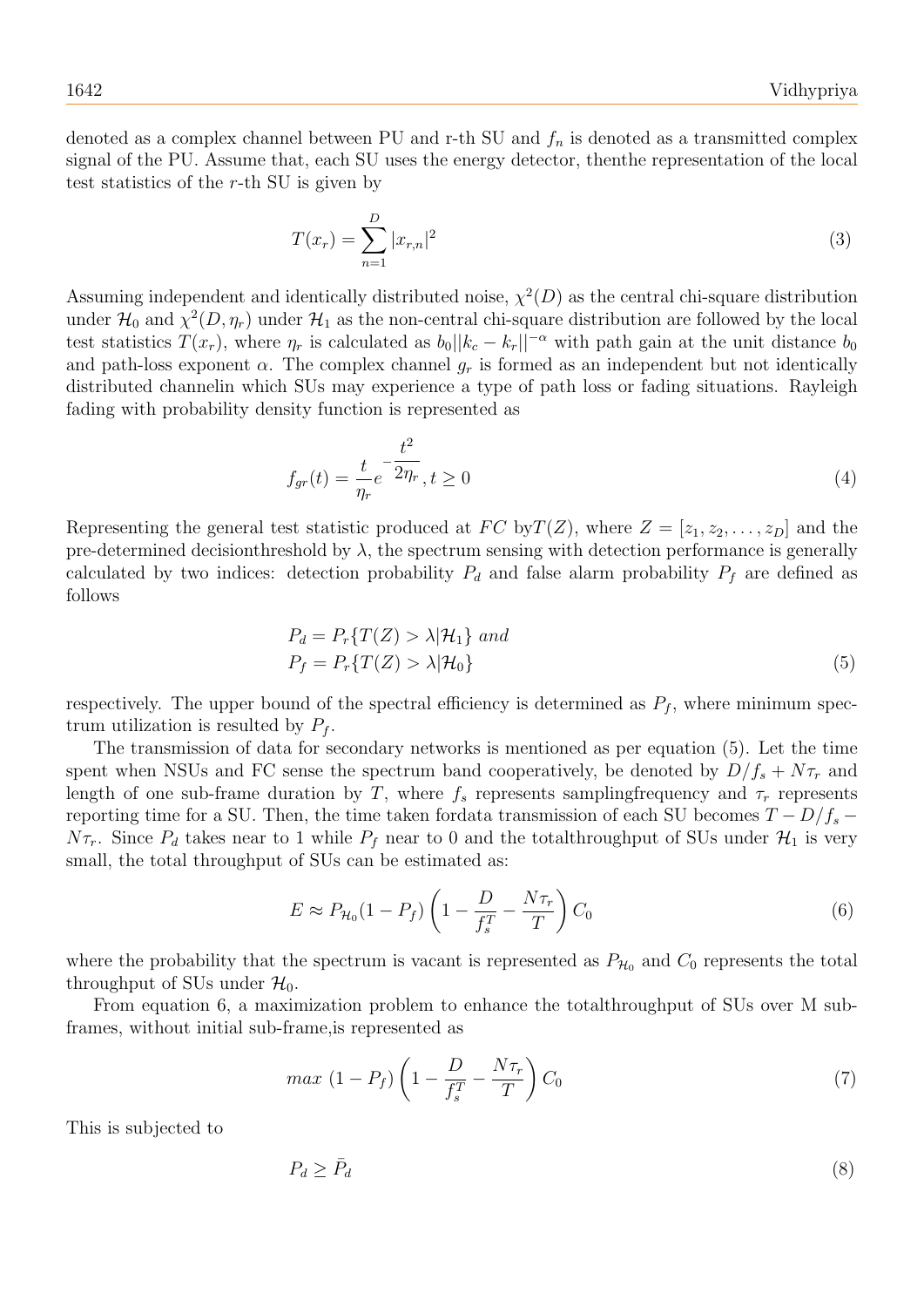where  $P_d$  is target detection probability provided in CRFN and by using the same power of P, the power transmitted by each is assumed for each sub-frame. Then,  $C_0$  isgiven by

$$
\sum_{m=1}^{N} \log \left( 1 + P |g_{m,m}|^2 / \left( \sigma_n^2 + \sum_{i=1,\neq m}^{N} P |g_{i,m}|^2 \right) \right) \tag{9}
$$

with the complex channel  $g_{i,m}$  between *i*-th SU and *m*-th secondary receiver and noise variance  $\sigma_n^2$ .

#### <span id="page-4-0"></span>4. Proposed methodology

If a SU reduces the view size to have more transmission time for data, it results in a reduction in false alarm performance. This leads to a decrease in the total throughput of SUs as described in equation 7. From the works of Liang et. al., [\[12\]](#page-9-3), the sensing time allocation (STA) scheme which determines the optimal view size of each SU for spectrum sensing, is calculated in reverse to the measured number of SUs used for sensing. From an energy saving point of view, the SU consumes a little amount of energy during acquisition of the PU's signal and broadcasting the local sensing information to the FC. Since the transmitting power of SU has been limited to be low value, the total throughput is considerably affected by the utilized energy. For optimizing the energy utilized for spectrum sensing, the broadcasting secondary user allocation (SUA) scheme as referred in [\[13\]](#page-9-8) is opted. The proposed scheme decides the optimal number of SUs and the view size used for sensing in order to maximize the throughput performance. The goal of the system is to concurrently find the number of SUs, L out of N, involved in sensing and the view size, K, to maximize the network throughput satisfying target detection probability.

## 4.1. Problem methodology with RCOS based CSS

FC selects L broadcasting SUs using the local sensing information of all SUs at the initial subframe. Each SU accumulates K observations. The remaining  $(N - L)$ SUs awaits the global sensing decision from the FC to schedule their transmission of data. Here, the L sized set of SUs which help to CSS is indicated by S and their transmission power would be  $P - \zeta$ , where  $\zeta$  indicates the power using for broadcasting. Using the joint RA strategy, the maximization problem can be formulated as

$$
max_{K,L,S} (1 - P_f) \left( 1 - \frac{K}{f_s^T} - \frac{\tau_r L}{T} \right) C_0 \{ L \}
$$
 (10)

where

$$
C_0\{L\} = \sum_{r \in S} \log \left( 1 + \frac{(P - \zeta)|g_{r,r}|^2}{\sigma_n^2 + \sum_{i \in S \setminus r} (P - \zeta)|g_{i,r}|^2 + \sum_{i \notin S \setminus r} P|g_{i,r}|^2} \right) + \sum_{r \in S} \log \left( 1 + \frac{P|g_{r,r}|^2}{\sigma_n^2 + \sum_{i \in S} (P - \zeta)|g_{i,r}|^2 + \sum_{i \notin S \setminus r} P|g_{i,r}|^2} \right) \tag{11}
$$

In the Fusion Center it is necessary to use the ample CSS scheme, which leads to save more resources than joint RA strategy with randomly selecting L reporting SUs. This will reduce the inconvenience by satisfying the target detection performance in equation 10. From the case that the larger local test statistics would have shown from the signal passed through a favorable network with a high probability, the RCOS based CSS scheme is adopted which selects the L broadcasting SUs with large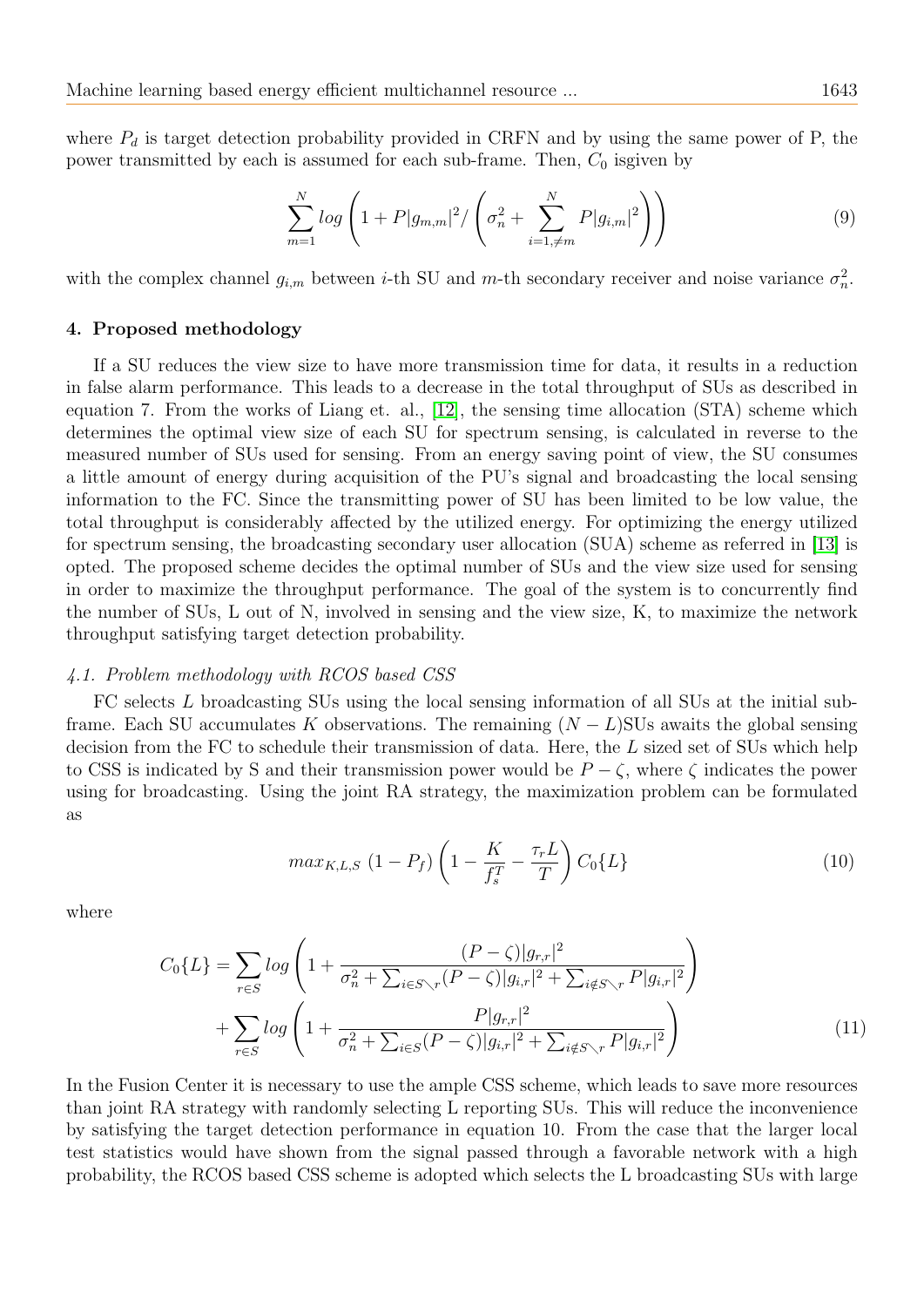local test statistics. The probability distribution function and cumulative distribution function of the local test statistics of the r-th SU under  $\mathcal{H}_1$  are written as

$$
f_r(z;K) = \int_0^\infty \psi\{z;K,t\} f_{\eta_r}\{t\} dt \text{ and } \tag{12}
$$

$$
f_m(z;K) = \int_0^\infty \psi\{z;K,t\} f_{\eta_r}\{t\} dt
$$
\n(13)

The ordering operation on the Nlocal sensing information  $\{T\{X_r\}\}_{r=1}^N$  creates the order statistics  ${Tb_r{X_{b_r}}}\}_{r=1}^N$ , where  $Tb_r{X_{b_r}}$  is the r-th order statistics in X. The global test statistics based on RCOS is created by directly combining with equal weights as  $T_{RCOS} = \sum_{r=N-L+1}^{N} T b_r \{X_{b_r}\}.$  Then, the detection probability in 4 can be obtained as

$$
P_d = 1 - \oint_A f_{T_{bL}}(z_L) dz
$$
  
=  $1 - \int_0^{\overline{L}} \cdots \int_{zN-1}^{\lambda - \sum_{r=N-L+1}^{N-1} z_r} f_{T_{bL}}(z_L) dz_N \dots dz_{N-L+1}$ 

where  $A = \{z_L : z_{N-L+1} + \cdots + z_N < \lambda, 0 < z_{N-L+1} < \cdots < z_N\}$  is denoted as integral region and the joint probability distribution function of  $\{Tb_r\}_{r=N-L+1}^N$  is

$$
f_{T_{bL}}(z_L) = \frac{N!}{(N-L)!} \left\{ \prod_{r=N-L+1}^{N} f_n(z_r; k) \right\} \left\{ \prod_{r=N-L+2}^{N} \times M_r(z_r; k) - M_{r-1}(z_{r-1}; k) \right\} M_{N-L+1}(z_{N-L+1}; K)
$$
\n(15)

By substituting equation 15 in equation 14, the detection probability is mathematically obtained and the detection probability is declared using the function  $p_d$  as  $P_d = p_d(K, L, \lambda)$ .

## 4.2. Maximization problem with constraint relaxation

Based on the case that the results of the problem in equation 10, would be optimal and sustains equality in equation 8, as shown in [\[12\]](#page-9-3), the problem in equation 10, can be represented only in terms of the variables K and L. Likewise, by replacing  $f_{N-L+1}(.) = \cdots = f_N(.) = \varphi\{.\}\$ and  $M_{N-L+1}(.) =$  $\cdots = M_N(.) = \phi\{\cdot\}$  with pdf  $\varphi\{z; K\}$  and cdf  $\phi\{z; K\}$  of local test statistics  $\chi^2\{N\}$  [\[1\]](#page-9-10) in equation 15, conclusively. The false alarm probability  $P_f$  of RCOS based CSS in equation 10, can be obtained as

$$
\stackrel{P_f}{=} 1 - \oint_A \frac{M!}{(M-L)!} \left\{ \prod_{r=N-L+1}^N \phi\{z_i; K\} \right\} \left\{ \prod_{r=N-L+2}^N \times \phi_r(z_j; k) - \phi\{z_{j-1}; k\} \right\} \phi\{z_{N-L+1}; K \}
$$
(16)

Since the threshold  $\lambda$  is set to  $p_d^{-1}$  $d_d^{-1}{K, L, \bar{P}_d}, P_f$  derived in equation 15, can be expressed as

$$
P_f = p_{f_a}\{(K, L, p_d^{-1})(K, L, \bar{p}_d)\}\tag{17}
$$

by introducing a function  $p_{f_a}$ . Here, the set of  $\{K, L, \lambda\}$  satisfying  $P_d = \overline{P}_d$ can be mathematically expressed. Finally, the maximization problem in equation 10, is rewritten as

$$
max (1 - p_{f_a} ((K, L, p_d^{-1})(K, L, \bar{p}_d))) \left( 1 - \frac{K}{f_s^T} - \frac{\tau_r L}{T} \right) C_0 L \tag{18}
$$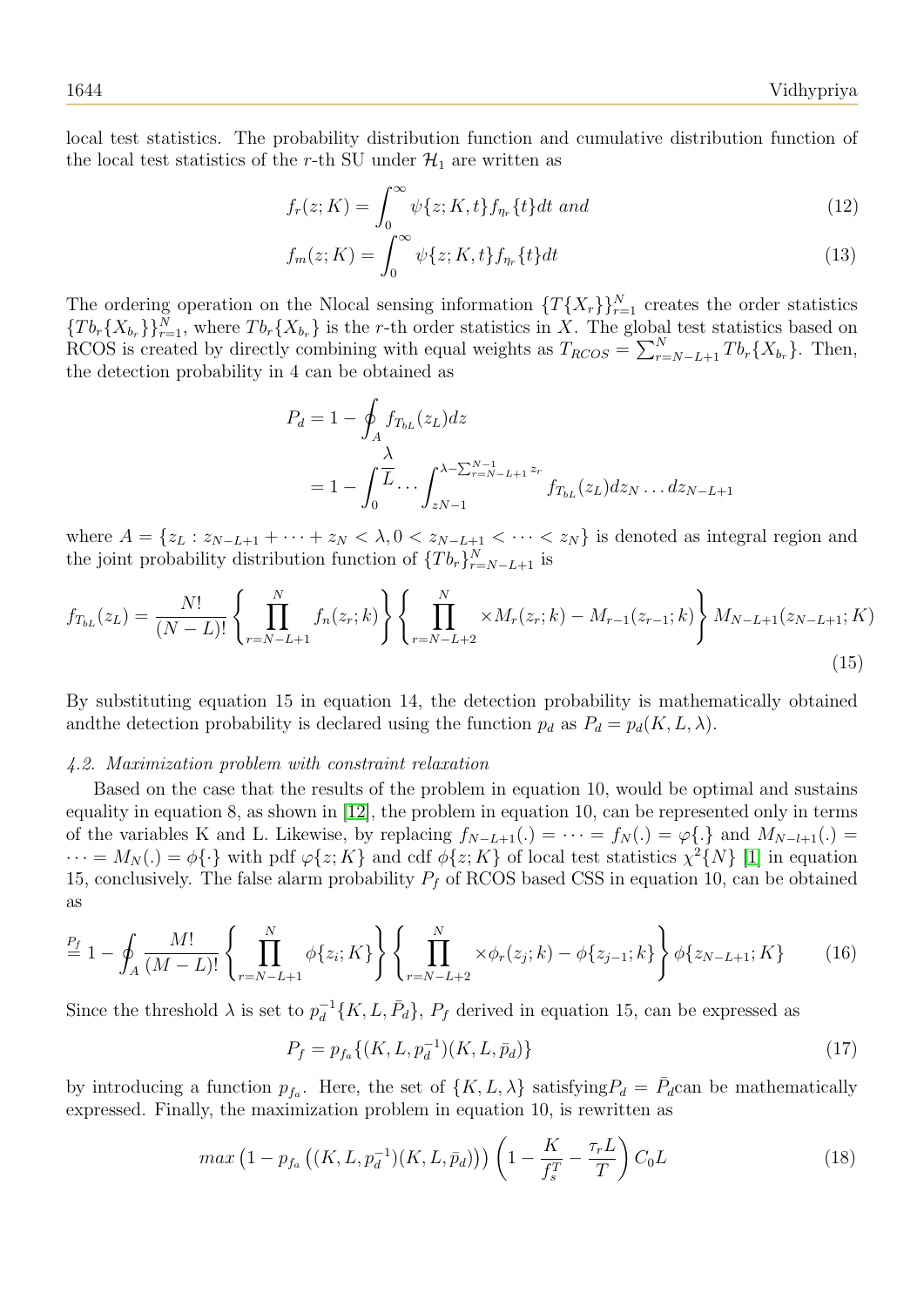The optimal solution set  $K^*, L^*$  is determined using the exhaustive search method, where K is an integer number and L is also an integer number constrained to the interval  $[1, N]$ . The best view size and number of SUs employed for CSS that improves the overall throughput of SUs while satisfying the target detection probability are determined by computing the reformulated issue in equation 18.

Note 1: When the overhead burden, and  $\mathbf{r}$ , are very minimal, the joint RA approach logically shows the same throughput as STA in equation (18). However, when f s grows, the joint RA strategy's throughput approaches that of SUA. In terms of the use of sensing-overhead resources, the proposed joint RA strategy makes a general statement from the existing RA schemes.

Note 2: The combined RA problem employing the RCOS based CSS improves the throughput performance as shown in Section V because the RCOS based CSS indicates local sensing information from more trustworthy SUs.

#### <span id="page-6-0"></span>5. Performance analysis

This section compares the performance of suggested joint RA tactics to established RA strategies, such as STA and SUA. The performance is assessed in bit/s/Hz total throughput of SUs with different sampling rates. frequencies  $f_s$ , reporting times  $\tau_r$  and power used  $\zeta$ . Consider two dimensional CRFN with  $\alpha = 2$  and target detection probability  $\bar{P}_d$  is set to 0.9. Assume that a sub- T is the frame period, and  $P(\mathcal{H}_0)$  is the chance that the band is empty. The noise variance is 1, and the charged power P at each SU is set to 0 dB for each sub-frame. When  $r = 0.1$  ms,  $= 23$  dB, and  $M = 10$ , the throughput performance of STA, SUA, proposed joint RA with RS, and joint RA with RCOS is plotted as a function of the average received SNR from PU with varied f s in Fig. [2.](#page-8-0) SUA is sensitive tof s, i.e. for lowf s, whereas the STA scheme has less of an influence on the change off s.

Instead of using all of the SUs, the proposed technique makes proper use of the L number of SUs for sensing. The SUA and the proposed scheme are sensitive to changes in or rthan the STA. When and rare are virtually zero, the throughput performance of the proposed joint RA and STA methods will be equal. CSS will consume less time and energy as a result of this. The proposed combined RA scheme's throughput will be similar to that of SUA during highf s, as noted in Note 1. In low received SNR, the joint RA strategy with RCOS reduces the amount of resources used for CSS. The improvement in joint RA performance with RCOS is depicted in Fig. [2.](#page-8-0)

The proposed approach maximises throughput performance, according to simulation results. In addition, Fig [3](#page-8-1) depicts the throughput performance of the proposed joint RA scheme with RS and RCOS based on the number of sub-frames  $F + 1$ . Let  $f_s = 2$  MHz,  $r = 0.1$  ms, and  $= 23dB$  be the values. The joint RA plan with RS and RCOS makes utilisation of the reduced amount of resources by jointly scheming the time and energy for high average obtained SNR from PU. An initial sub-frame is used in the cooperative RA strategy with RCOS to monitor all of Sus' local test statistics. As a result, as the channel coherence time decreases, the throughput performance decreases. This results in a smaller  $M+1$ . The joint RA strategy with RCOS shows a significant performance maximization as the average received SNR from PU becomes low on account of the characteristic of RCOS based CSS as referred in Note 2. The joint RA strategy with RCOS or RS is chosen with appropriate channel coherence time and the average received SNR from PU. The proposed RA strategies is found to yield enhanced throughput performance than STA and SUA of which performance is considerably affected by  $f_s, \tau_r, \zeta$ .

#### <span id="page-6-1"></span>6. Conclusion

The analysis is used to generalise the traditional RA techniques for CRFN in [\[12\]](#page-9-3) and [\[13\]](#page-9-8) that meet the target detection performance. The proposed joint RA strategy was designed to reduce the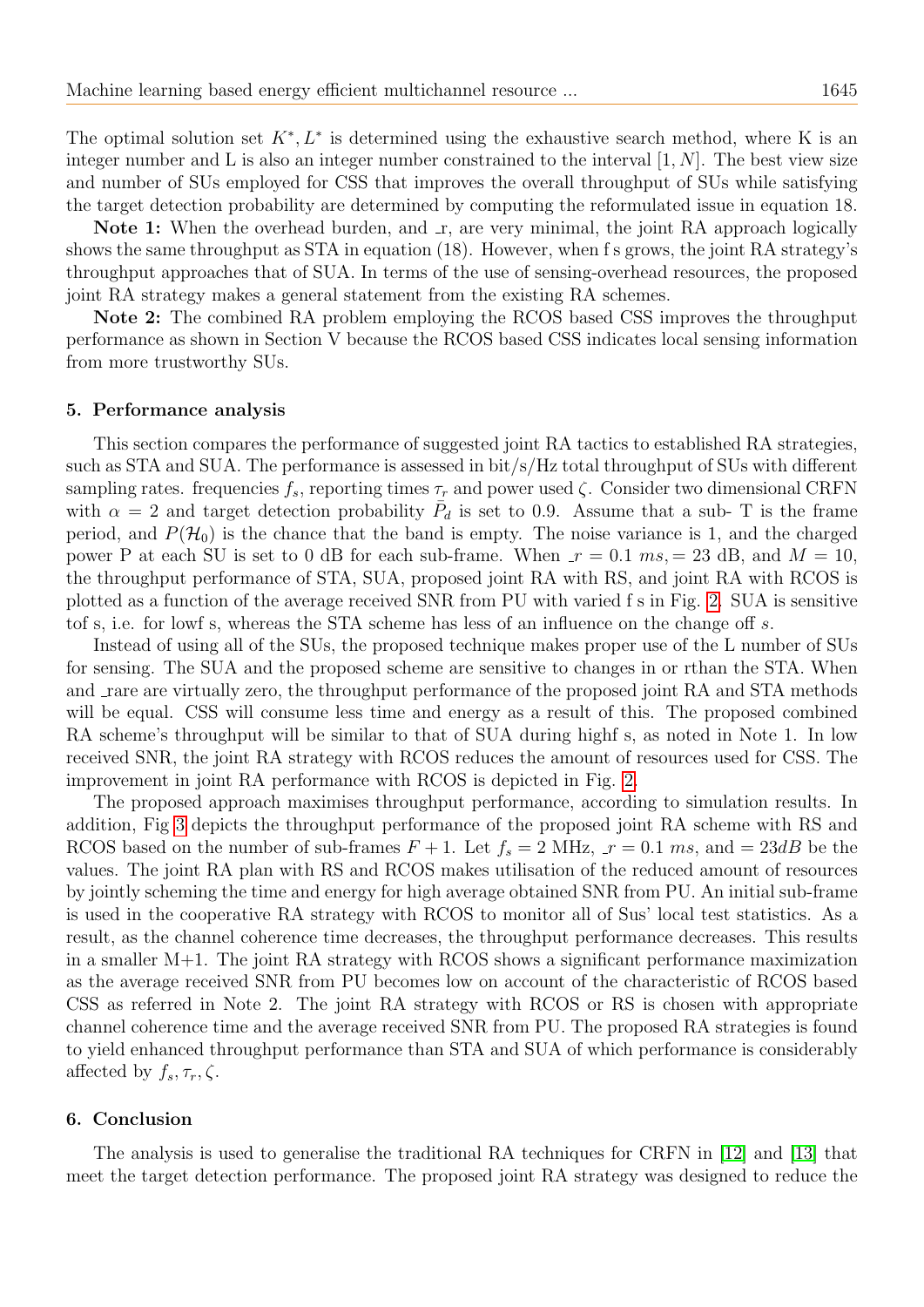amount of time and energy spent on spectrum sensing, and its performance was compared to that of existing strategies. However, taking account of the practical i.n.i.d. channel model, the RCOS based CSS scheme which gives the criteria for selecting the set of broadcasting SUs. The ideal allocation approach was mathematically determined using the exhaustive search method. The simulation results reveal that the proposed combined RA scheme outperforms the existing RA schemes in terms of spectrum efficiency. When a substantial amount of reporting time and energy is required, or when a low sample frequency is used, the performance improvement becomes extremely significant. Initial Subframe {M consecutive subframes}



<span id="page-7-0"></span>Figure 1: The complete frame structure of CRFN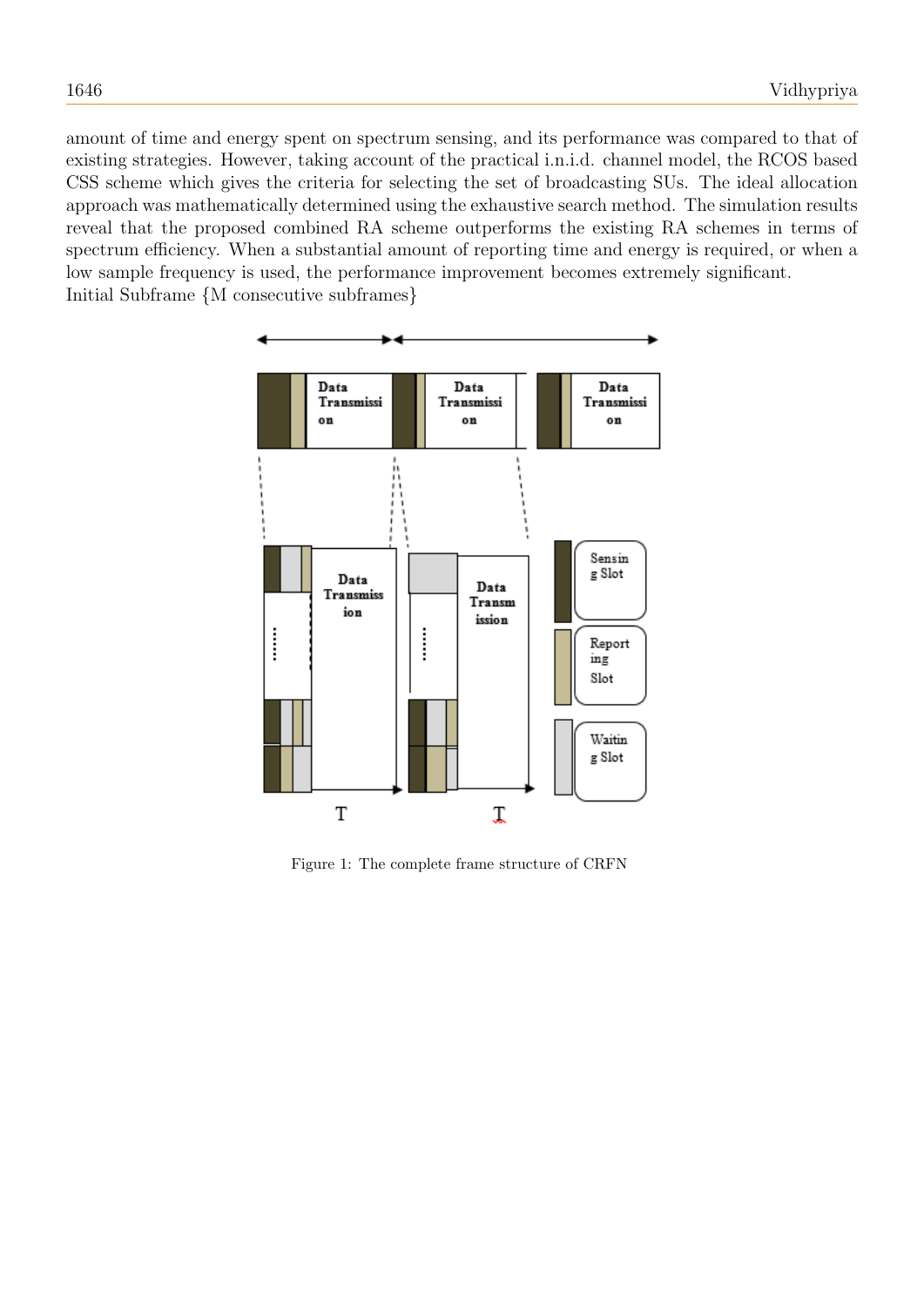

Figure 2: Comparison of joint RA with RCOS, joint RA with RS, SUA and STA

<span id="page-8-0"></span>

<span id="page-8-1"></span>Figure 3: Comparison of joint RA with RCOS and joint RA with RS